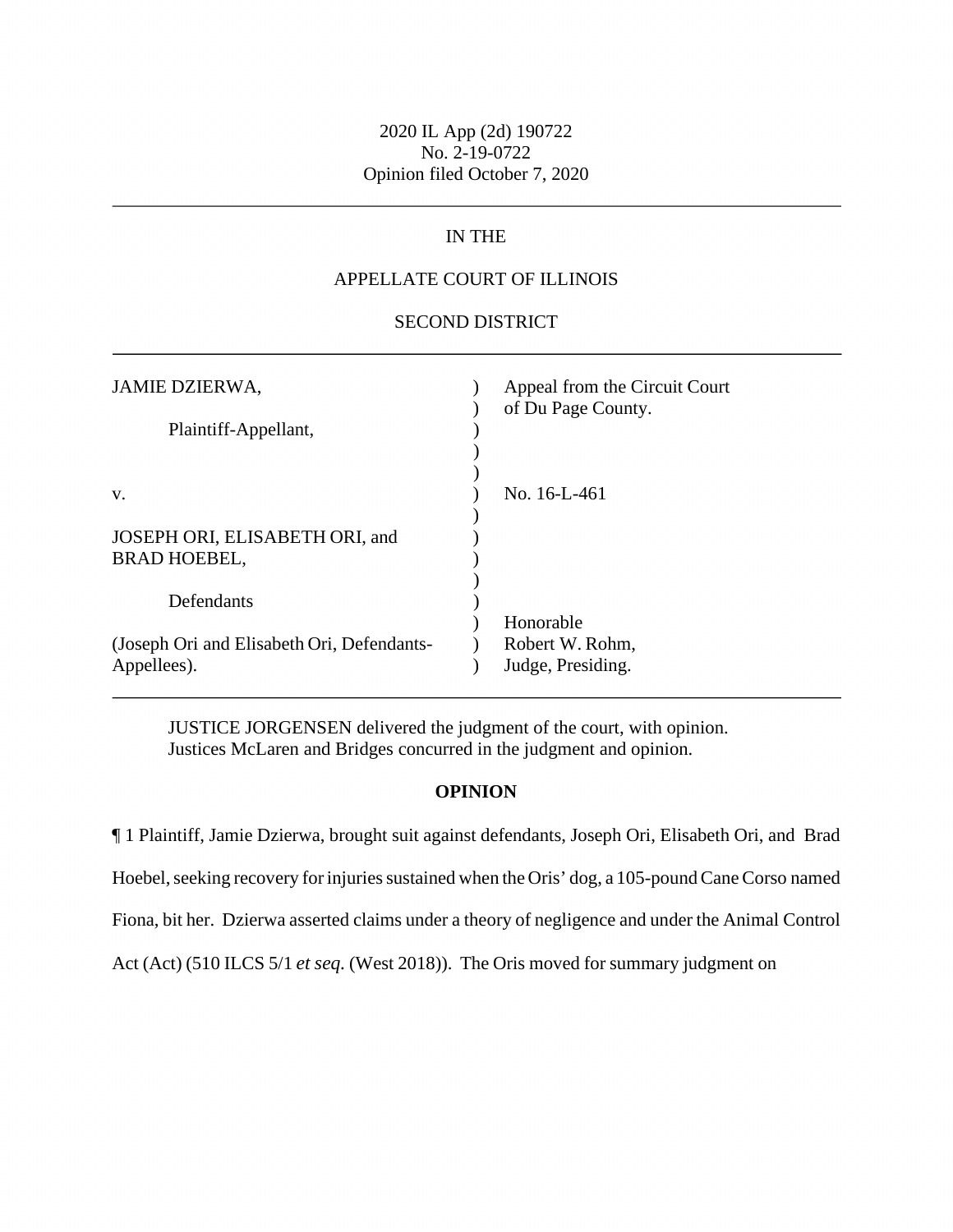the claims against them. The trial court granted the motion, and Dzierwa brought this appeal.<sup>1</sup> We affirm.

## ¶ 2 I. BACKGROUND

 Elisabeth instructed Hoebel to "feed [Fiona] and walk her and give her love." Hoebel had taken care of Fiona on a few prior occasions. Dzierwa and several others were visiting the Oris' home at was told not to have anyone visit the home other than Hoebel's girlfriend. ¶ 3 Dzierwa's injury occurred at the Oris' home on July 25, 2015. The Oris were out of town and Hoebel, who is Elisabeth's brother, was house-sitting and taking care of Fiona. According to depositions submitted in support of the Oris' summary judgment motion, before leaving town, Hoebel's invitation. At her deposition, Elisabeth testified that she was aware that Hoebel had friends over at the Oris' home on prior occasions. On the other hand, Joseph testified that Hoebel

¶ 4 Fiona had never bitten anyone or exhibited aggressive behavior prior to biting Dzierwa. She did not typically jump on visitors to the Oris' home. As of March 2018, when Elisabeth gave her deposition, the Oris had owned Fiona for seven years. Some children were fearful of Fiona and the Oris would keep Fiona and those children apart. Otherwise, the Oris did not generally keep Fiona away from guests. Elisabeth testified that Fiona would growl at people "[f]rom the car, through the window." Joseph testified that Fiona would growl through the window when strangers approached the Oris' home. Fiona did not like other dogs and would bark at them. On one occasion in 2015, prior to injuring Dzierwa, Fiona got into a fight with another dog at a dog park.

## ¶ 5 II. ANALYSIS

<sup>&</sup>lt;sup>1</sup> This is an interlocutory appeal, as the Oris' claim against Hoebel under the Act remains pending.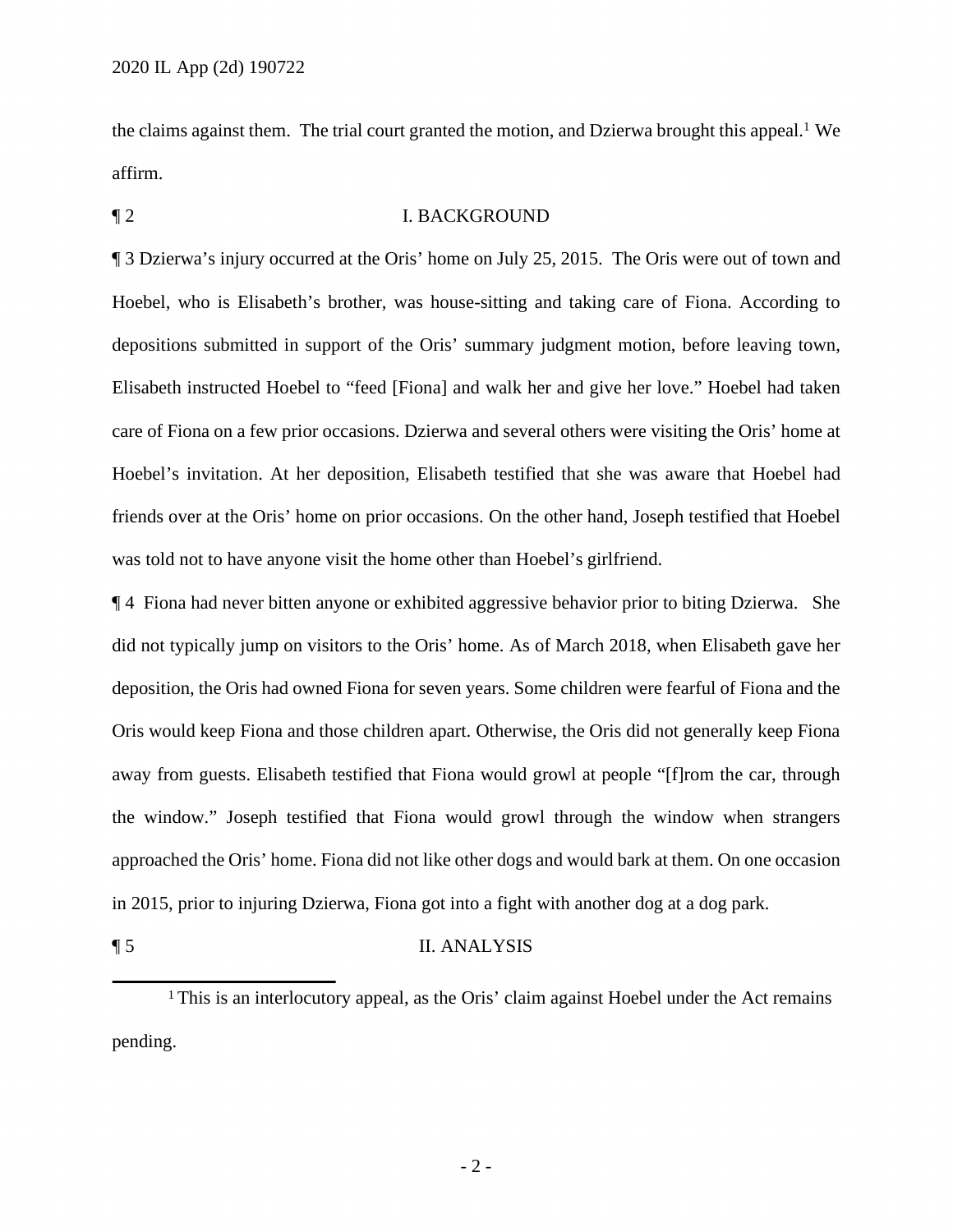2020 IL App (2d) 190722

 depositions, and admissions on file, together with the affidavits, if any, show that there is no genuine issue as to any material fact and that the moving party is entitled to a judgment as a matter judgment exists where the material facts are disputed, or, if the material facts are undisputed, *novo* review. *Lewis v. Lead Industries Ass'n*, 2020 IL 124107, ¶ 15. ¶ 6 We first consider whether the trial court erred in entering summary judgment for the Oris on Dzierwa's common-law negligence claim. Summary judgment will be entered "if the pleadings, of law." 735 ILCS 5/2-1005(c) (West 2018). "A genuine issue of material fact precluding summary reasonable persons might draw different inferences from the undisputed facts." *Adames v. Sheahan*, 233 Ill. 2d 276, 296 (2009). Rulings on summary judgment motions are subject to *de* 

 breach." *Marshall v. Burger King Corp.*, 222 Ill. 2d 422, 430 (2006). In a negligence action arising from an injury caused by a dog, the plaintiff must prove that the defendant "knew or had reason to know that the dog would be dangerous." (Internal quotation marks omitted.) *Sedlacek v. Belmonte Properties, LLC*, 2014 IL App (2d) 130969, ¶ 21. ¶ 7 The elements of a cause of action for negligence are "the existence of a duty of care owed by the defendant to the plaintiff, a breach of that duty, and an injury proximately caused by that

 between dogs do not presage attacks on humans. See *Keightlinger v. Egan*, 65 Ill. 235, 237 (1872) children). Dzierwa also points to testimony that Fiona growled when people came to the door. ¶ 8 Dzierwa argues that summary judgment was improper because the deposition testimony shows that the Oris knew or had reason to know of Fiona's vicious propensities. She points to the testimony that Fiona had gotten into a fight with another dog at a dog park. However, fights ("To charge the defendant, he must have had knowledge of the dog's propensity to do similar mischief—that is, to bite mankind, and not animals only."); *Klitzka v. Hellios*, 348 Ill. App. 3d 594, 601 (2004) (altercations with unfamiliar dogs did not indicate that dog was a danger to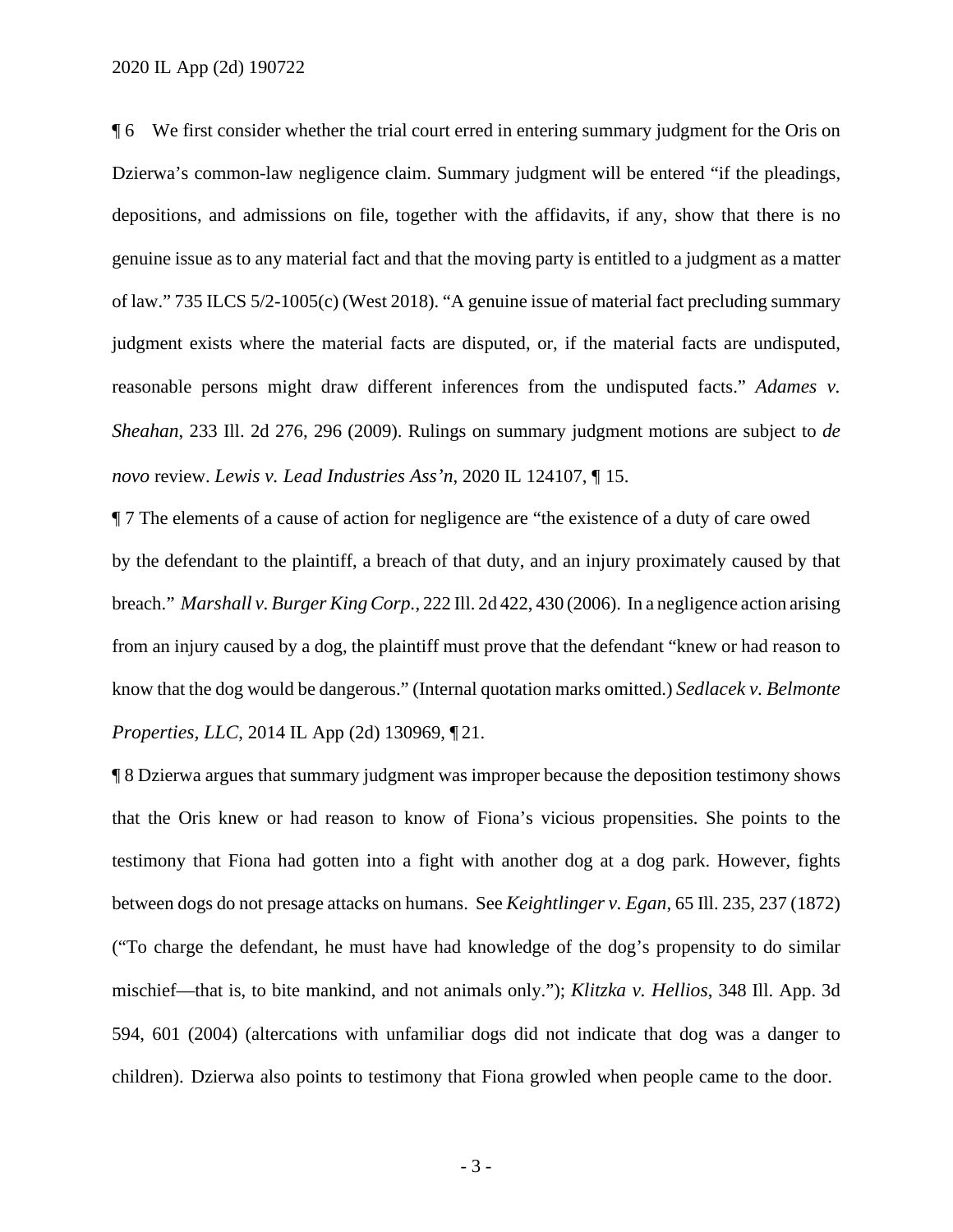courts in other jurisdictions that have declined to so hold. See, *e.g.*, *Hiner v. Mojica*, 722 N.W.2d 914, 919 (Mich. Ct. App. 2006) ("While the evidence indicated that defendant's dog was barking, defendant knew or should have known."); *Fontanas v. Wilson*, 751 [N.Y.S.2d](https://N.Y.S.2d) 656, 657 (App. Div. Fiona was dangerous, they were entitled to judgment as a matter of law on Dzierwa's common law negligence claim. Dzierwa cites no Illinois case law holding that the owner of a dog who growls at people is on notice that the dog poses a threat to humans, and we have found none. However, we agree with snarling, and jumping toward \*\*\* plaintiff [and a coworker], the evidence did not establish that the dog was abnormally vicious, or that the dog had unusually dangerous propensities of which 2002) (evidence "establish[ing] nothing more than the fact that defendants own a large dog who barks or growls when strangers approach his owners or his property" was insufficient to establish vicious propensities). Because there is no evidence that the Oris knew or had reason to know that

 ¶ 9 We next consider whether it was error to enter summary judgment on Dzierwa's claim under the Act. Section 16 of the Act provides:

 lawfully be, the owner of such dog or other animal is liable in civil damages to such person for the full amount of the injury proximately caused thereby." 510 ILCS 5/16 (West 2018). "If a dog or other animal, without provocation, attacks, attempts to attack, or injures any person who is peaceably conducting himself or herself in any place where he or she may "Owner" means "any person having a right of property in an animal, or who keeps or harbors an

 animal, or who has it in his care, or acts as its custodian, or who knowingly permits a dog to remain on any premises occupied by him or her." *Id.* § 2.16.

 with a property interest in the dog, courts have read the Act to " 'require a factual or ¶ 10 Although it would seem from the Act's language that it would impose strict liability on anyone

- 4 -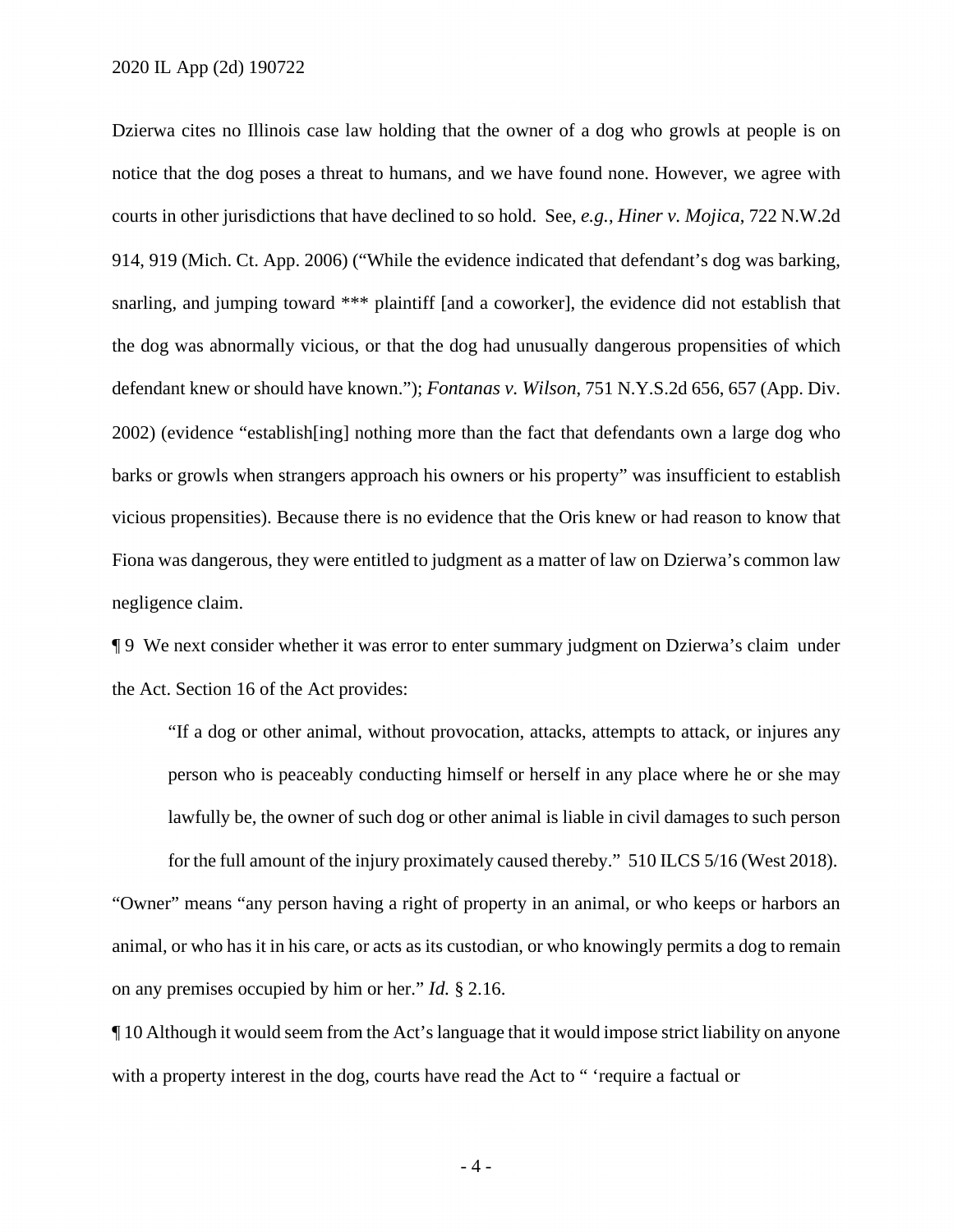reasonable basis for liability.' " *Hayes v. Adams*, 2013 IL App (2d) 120681, ¶ 13 (quoting *Wilcoxen v. Paige*, 174 Ill. App. 3d 541, 543 (1988)). Thus, the Act "has been held not to apply in several situations where the plaintiff has brought himself or herself within its express terms." *Id.* ¶ 14.

 ¶ 11 In *Hayes*, we held that the legal owner of a dog could not be held liable for an injury it caused relinquished care, custody, and control of Fiona to Hoebel, and, as explained in connection with Dzierwa's common-law negligence claim, the Oris had no reason to believe that Fiona would pose where "she was not in a position to control the dog or prevent the injury." *Id.* ¶ 20. In *Hayes*, the defendant brought the dog to a veterinary clinic for a surgical procedure. A clinic employee took the dog for a walk before the procedure, using a leash owned by the clinic. The dog escaped from the leash, ran away, and bit the plaintiff, who was trying to catch the dog. Because the defendant "relinquished care, custody, and control to the veterinary clinic, and there was nothing to indicate that she had any reason to believe that the clinic would allow the dog to escape or that the dog would bite someone" (*id.*), there was no reasonable basis for imposing liability. Similarly, the Oris a danger to Hoebel's guests.

 unpersuasive. The Oris relinquished full control over Fiona, giving Hoebel broad discretion to make decisions as to how to care for her and protect others from violent encounters with her. That sufficient to impose liability under the Act. One of the principal cases upon which *Hayes* relied— ¶ 12 In an effort to distinguish *Hayes*, Dzierwa argues that, unlike the defendant in *Hayes*, the Oris "controlled the human traffic to which the dog would be exposed." The argument is discretion extended to determining whether and how to limit Fiona's contact with other people. Dzierwa's argument seems to be that the Oris had control over Fiona because they had control over how much discretion to give Hoebel to control Fiona. That sort of indirect control is not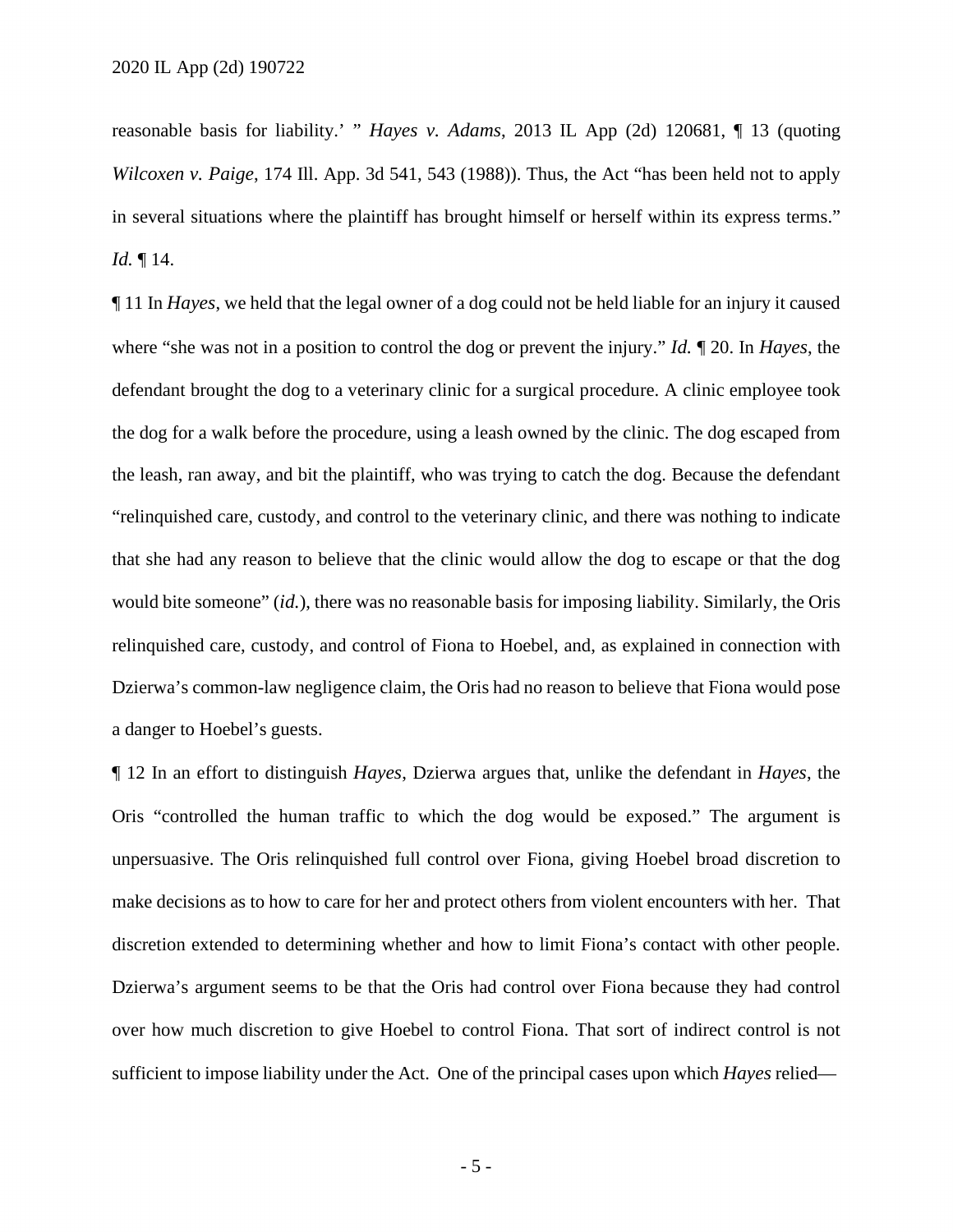plaintiff), Shelly Resnick (the defendant), and a third woman, Kathy Paddock, were riding horses. Paddock was riding kicked her. The *Carl* court concluded that, for purposes of liability under the *Carl v. Resnick*, 306 Ill. App. 3d 453 (1999)—supports our conclusion. In *Carl*, Judy Carl (the Resnick owned the horses that Carl and Paddock were riding. Carl was injured when the horse that Act, Resnick was an owner of the horse. The court stressed that

 incident occurred, but she testified in her deposition that she would never let anybody ride of her horse to bring her within the definition of 'owner' found in the Animal Control Act." (Emphasis added.) *Id.* at 463-64. "[Resnick] was more than the mere legal owner of the horse at the time of the incident. Although Paddock was riding [Resnick's] horse, not only was [Resnick] present when the her horse without her being present. When asked why not, she responded '[b]ecause she's mine. I wouldn't ever send my horse out with anybody else besides me.' [Resnick's] testimony, *in conjunction with her presence at the time of the incident* and her legal ownership of the horse, clearly established that she maintained care, custody, and control

The necessary implication is that Resnick would not have been considered the "owner" of the horse that Paddock was riding if Resnick had fully relinquished control of the horse to Paddock by letting her ride unaccompanied.

 under Illinois Supreme Court Rule 23(b) (eff. Apr. 1, 2018): *Schmit v. Metcalf*, 2017 IL App (2d) its "rationale and reasoning." However, that is not a permissible purpose for which a Rule 23 order may be cited. Rule 23(e)(1) expressly states that such orders "may not be cited by any party except ¶ 13 In a further effort to escape the rule in *Hayes*, Dzierwa cites an unpublished order decided 151040-U. Although Dzierwa recognizes that such orders are not precedential (see Ill. S. Ct. R.  $23(e)(1)$  (eff. Apr. 1, 2018)), she contends that she is citing it here merely so that we can consider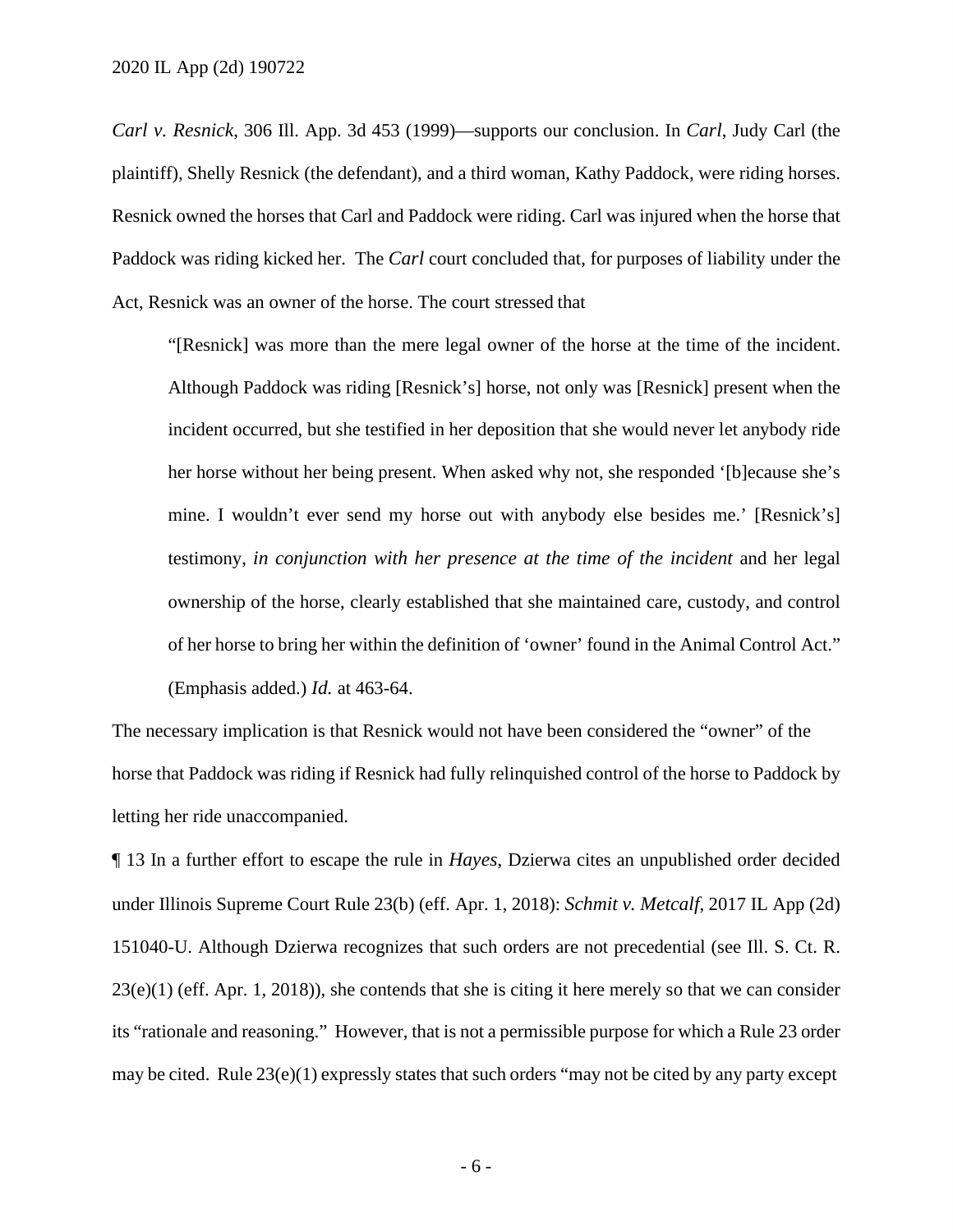to support contentions of double jeopardy, *res judicata*, collateral estoppel or law of the case." *Id.*  Dzierwa correctly notes that, in *In re Estate of LaPlume*, 2014 IL App (2d) 130945, ¶ 24, we cited court is not a "party" and so is not subject to Rule 23(e)'s limitation on the purposes for which Rule not consider that case. a Rule 23 order "as an example of a court's reasoning and as a reasonability check." However, this 23 orders may be cited. See *Crystal Lake Ltd. Partnership v. Baird & WarnerResidential Sales, Inc.*, 2018 IL App (2d) 170714, ¶ 86. Because the citation of *Schmit* violates Rule 23(e), we will

¶ 14 Because the Oris lacked control over Fiona during the relevant time frame, they were not subject to liability under the Act and were entitled to summary judgment on the claim based on the Act.

¶ 15 III. CONCLUSION

¶ 16 For the foregoing reasons, the judgment of the circuit court of Du Page County is affirmed. ¶ 17 Affirmed.